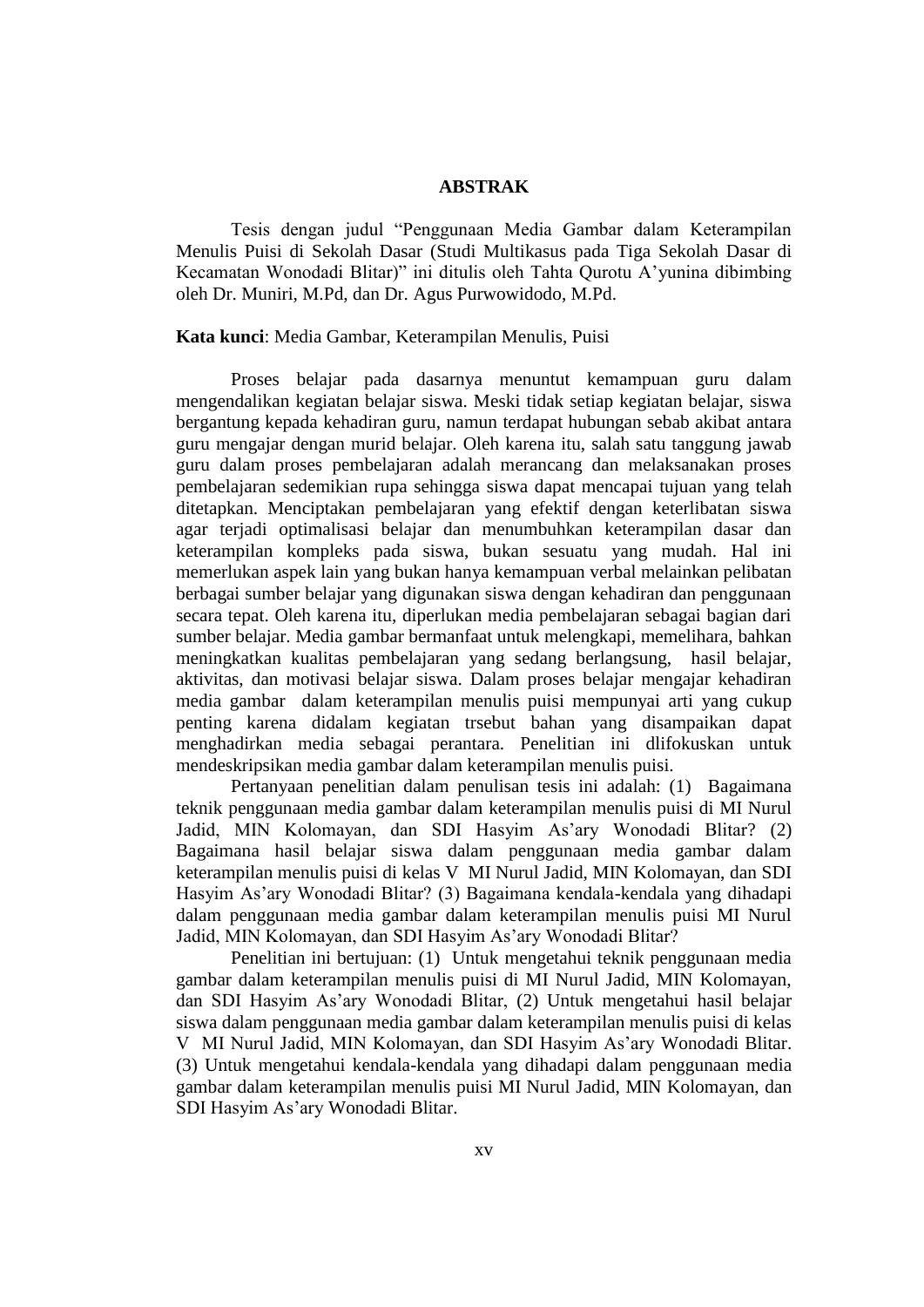Penelitian ini menggunakan pendekatan deskriptif kualitatif dengan jenis multi kasus. Subjek penelitian ini adalah siswa kelas V MI Nurul Jadid, MIN Kolomayan, dan SDI Hasyim As'ary Wonodadi Blitar. Sumber data penelitian terdiri dari informan, partisipan, lokasi, dokumentasi. Teknik pengumpulan data dengan observasi, interview mendalam, dan dokumentasi. Analisis data menggunakan analisis data dalam kasusdan analisis data lintas kasus. Sedangkan pengecekan keabsahan data dengan menggunakan diskusi teman sejawat, triangulasi data, dan triangulasi sumber data.

Dari hasil penelitian ini, penulis menyimpulkan bahwa (1) teknik pelaksanaan penggunaan media gambar dalam keterampilan menulis puisi di kelas V MI Nurul Jadid, MIN Kolomayan, dan SDI Hasyim As'ary. materi yang sulit/abstrak selalu menggunakan media pembelajaran dan praktik karena lebih mempermudah, media yang sering digunakan media gambar, objek langsung dan hasil karya peserta didik, Untuk membentuk pembelajaran yang menarik mengajak peserta didik ke perpustaakaan, lingkungan sekolah, kealam terbuka, seperti sawah, sungai dan lapangan. Teknik yang digunakan ceramah, media gambar, selain itu mengajak anak untuk mengamati gambar yang berada di lingkungan sekolah. (2) hasil belajar siswa dalam penggunaan media gambar dalam keterampilan menulis puisi di kelas V MI Nurul Jadid, MIN Kolomayan, dan SDI Hasyim As'ary. Meningkatkan antusias peserta didik, meningkatkan kreatifitas dan imajinasi peserta didik, Hasil dari menggunakan media gambar sangat baik. Prestasi peserta didik lebih bisa meningkat dibandingkan jika tidak menggunakan media. (3) kendala-kendala yang dihadapi dalam penggunaan media gambar dalam keterampilan menulis puisi MI Nurul Jadid, MIN Kolomayan, dan SDI Hasyim As'ary mempersiapkan medianya, keterbatasan waktu penggunaannya, gambar harus sesuai dengan tema gambar, tidak adanya wifi atau internet, pemilihan kata-kata (Diksi).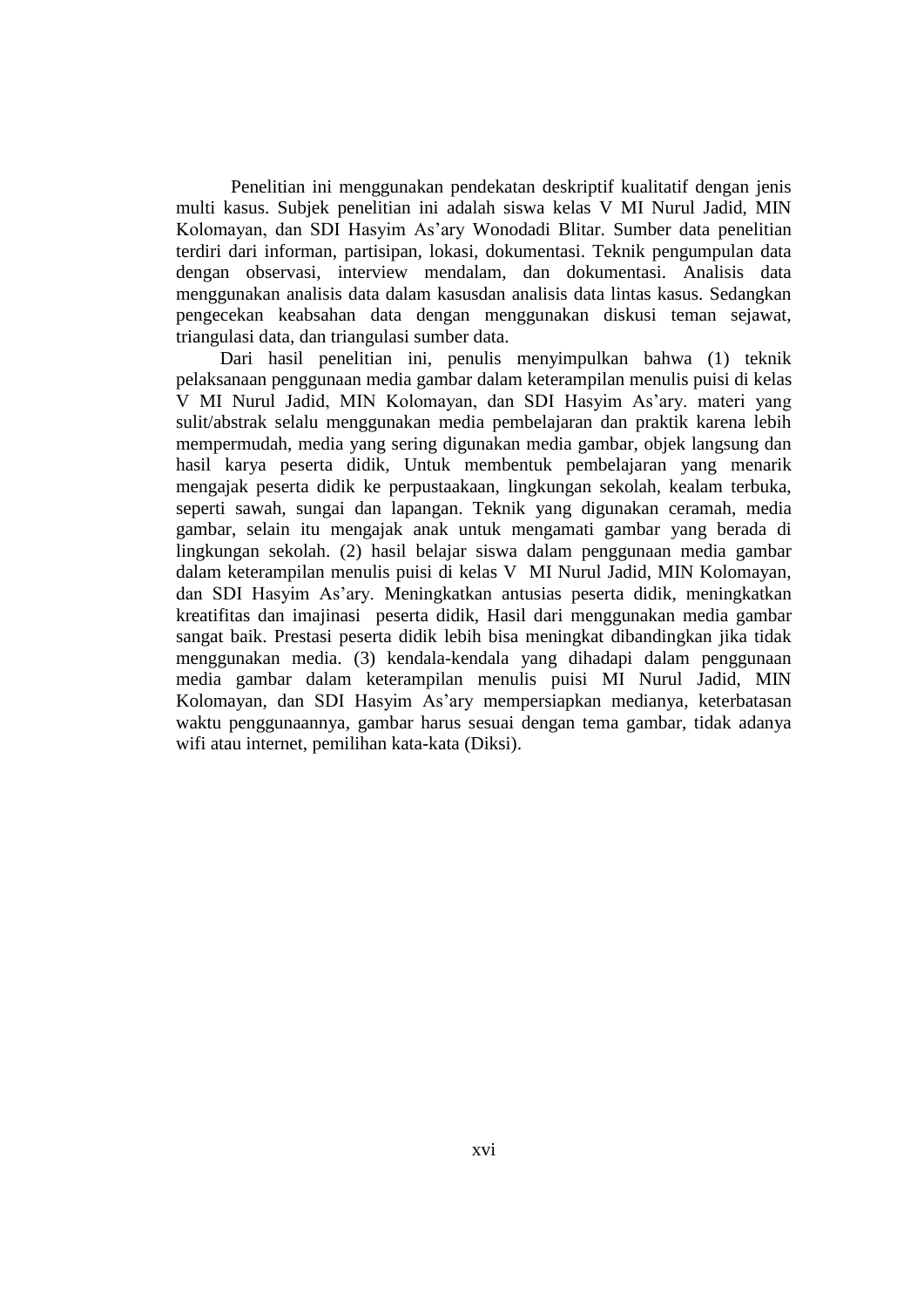### **ABSTRACT**

Thesis with the title "Used Media Images in Writing Skills Poetry in Elementary Schools (Multi case study the Elementary School in District Wonodadi Blitar)" was written by Tahta Qurotu A'yunina supervisor by Dr. Muniri, M.Pd, and Dr. Agus Purwowidodo, M.Pd.

### **Keywords:** Media Picture, Writing Skills, Poetry

The learning process is basically demands the ability of teachers to control students' learning activities. Although not every learning activity, students rely on the presence of the teacher, but there is a causal relationship between teachers teach and students learn. Therefore, one of the responsibilities of teachers in the learning process is to design and implement the learning process in a way that students can achieve the goals that have been set. Creating an effective learning with the involvement of students in order to learn and grow going optimization of basic skills and complex skills in students, not an easy task. This requires another aspect that is not only verbal, but the inclusion of a variety of learning resources used by students with attendance and proper use. Therefore, it is necessary as part of the instructional media learning resources. Media helpful image to equip, maintain, and even improve the quality of ongoing learning, learning outcomes, activities, and student motivation. In the process of learning the presence of media images in poetry writing skills have to be particularly important because in the event that material submitted can deliver media as intermediary. This study focused on describing media images in poetry writing skills.

Research question in this are: (1) How the use of the techniques of media images in writing skills poetry in Islamic Elementary School Nurul Jadid, State Islamic Elementary School Kolomayan, and Islamic Elementary School Hashim As'ary Wonodadi Blitar? (2) How do the results of the use of media images in writing skills poetry in class V Islamic Elementary School Nurul Jadid, State Islamic Elementary School Kolomayan, and Islamic Elementary School Hashim As'ary Wonodadi Blitar? (3) How To find out the constraints encountered in the use of media images in writing skills poetry Islamic Elementary School Nurul Jadid, State Islamic Elementary School Kolomayan, and Islamic Elementary School Hashim As'ary Wonodadi Blitar?

This study aims to determine (1) the use of the techniques of media images in writing skills poetry in Islamic Elementary School Nurul Jadid, State Islamic Elementary School Kolomayan, and Islamic Elementary School Hashim As'ary Wonodadi Blitar, (2) to know the results of students in the use of media images in writing skills poetry in class V Islamic Elementary School Nurul Jadid, State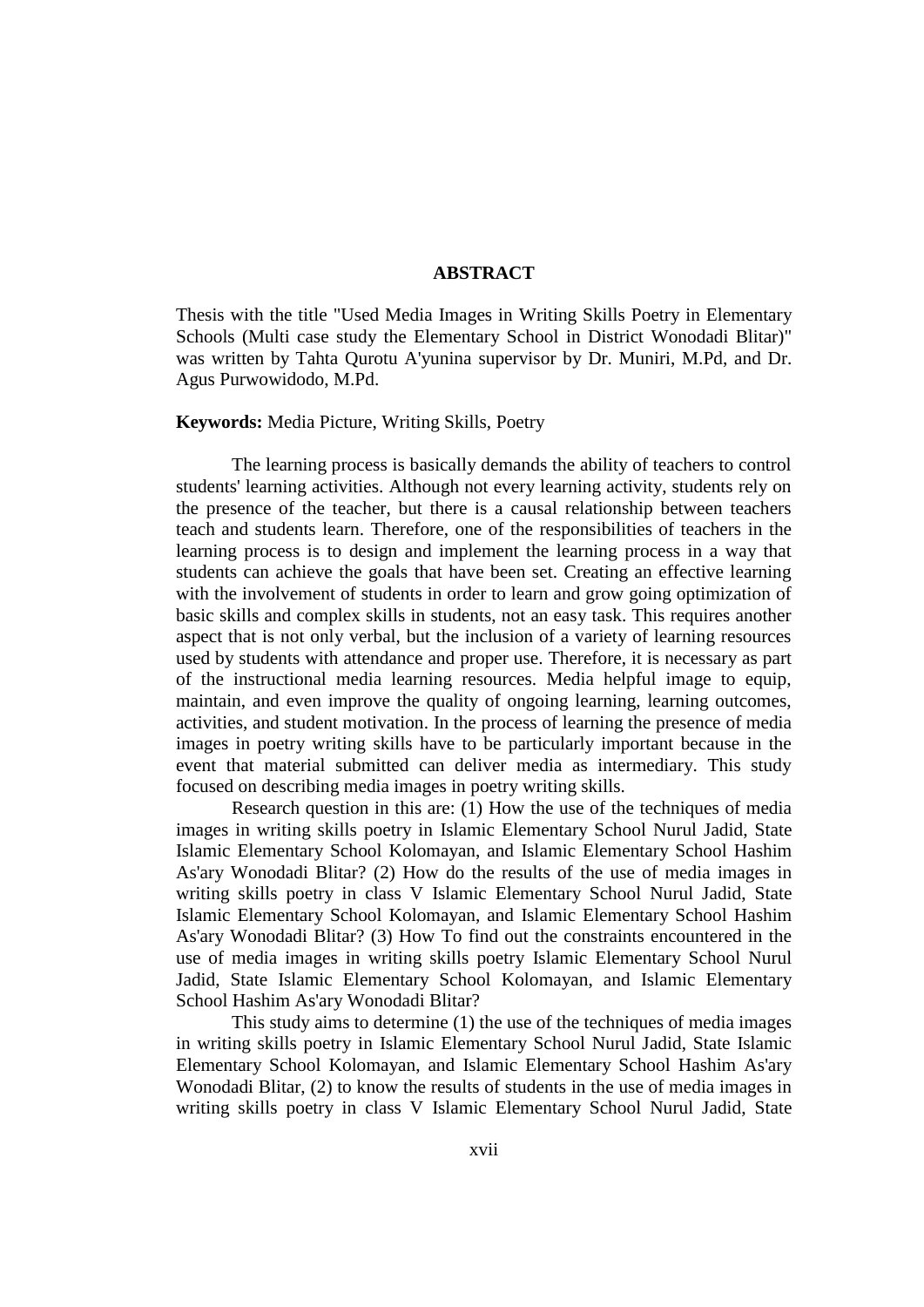Islamic Elementary School Kolomayan, and Islamic Elementary School Hashim As'ary Wonodadi Blitar. (3) To find out the constraints encountered in the use of media images in writing skills poetry Islamic Elementary School Nurul Jadid, State Islamic Elementary School Kolomayan, and Islamic Elementary School Hashim As'ary Wonodadi Blitar.

This study used a qualitative descriptive approach to the type of multicase. The subjects were students of class V Islamic Elementary School Nurul Jadid, State Islamic Elementary School Kolomayan, and Islamic Elementary School Hashim As'ary Wonodadi Blitar. The data source consisted of informants, participants, locations, documentation. Data collection techniques by observation, in-depth interviews, and documentation. Analysis of data using data analysis in the case and cross-case analysis of the data. While checking the validity of the data using focus peers, data triangulation, and triangulation of data sources.

From these results, the authors concluded that (1) the use of technical implementation of media images in writing skills poetry in class V Islamic Elementary School Nurul Jadid, State Islamic Elementary School Kolomayan, and Islamic Elementary School Hashim As'ary. material that is difficult / abstract always use a medium of learning and practice for more simplicity, most media image media, direct objects and works of learners, to form an interesting learning invites students to the library, the school environment, to the outdoors, such as rice paddies , rivers and the ground. Techniques used lectures, media images, but it invites children to observe pictures that were in the school environment. (2) the results of students in the use of media images in writing skills poetry in class V Islamic Elementary School Nurul Jadid, State Islamic Elementary School Kolomayan, and Islamic Elementary School Hashim As'ary. Increase enthusiastic learners, enhance creativity and imagination of students, results of using the media image is very good. Learners' achievements can be increased more than if not using the media. (3) the constraints faced in the use of media images in writing skills poetry Islamic Elementary School Nurul Jadid, State Islamic Elementary School Kolomayan, and Islamic Elementary School Hashim As'ary prepare the medium, time constraints usage, the image must be in accordance with the theme of the picture, no Wi-Fi or internet, elections words (diction).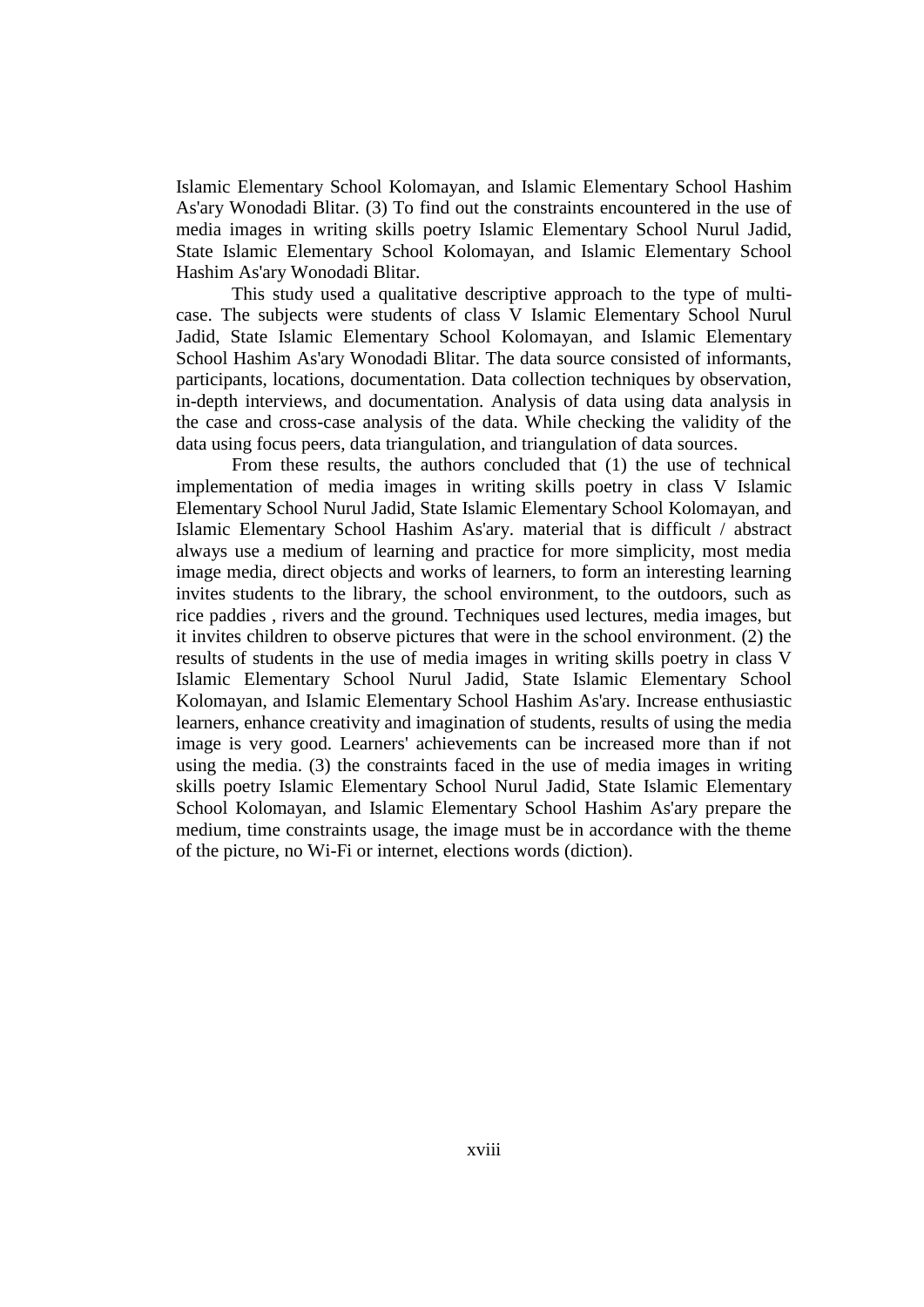# المُل*خَصُ*

أَطْرُوْحَةُ تَحْتَ عُنْوَانِ "اِسْتِحْدَامُ وَسَائِلُ اْلإِعْلاَمِ الصُّوَرِ فِيْ مَهَارَاتِ الْكِتَابَةِ فِيْ الْمَدْرَسَةِ اْلإِبْتِدَائِيَةِ  $\overline{\phantom{a}}$ .<br>. ć  $\overline{\phantom{a}}$  $\ddot{\phantom{0}}$ 2 ت ؛  $\overline{a}$ ئا  $\overline{a}$ ʻ  $\zeta$  $\overline{\phantom{a}}$  $\epsilon$ را<br>ا  $\leq$ Ï <u>تة</u>  $\zeta$ <u>تة</u> í ي ر<br>ئا  $\overline{\phantom{a}}$  $\ddot{z}$ ت ì  $\overline{a}$ ا ä  $\ddot{\phantom{0}}$ ر<br>ِ  $\overline{ }$  $\frac{1}{2}$ (دِرَاسَةُ حَالَةِ مُتَعَدَّدِثْلاثة الْمَدْرَسَةِ اْلإِبْتِدَائِيَةِ ۖ فِيْ مُنَطَقَةِ وُوْنُوْدَادِيْ بَلِيْتَارْ)" الَّتِيْ كَتَبَتْهاَ تَحْتَا قُرَّةَ را  $\overline{a}$ .<br>.  $\ddot{\epsilon}$ Ï ʻ  $\frac{1}{2}$ <u>تة</u> í ي ر<br>نبا  $\overline{a}$ 2 ت į ľ ا <u>تة</u>  $\ddot{\phantom{0}}$  $\overline{\phantom{a}}$  $\overline{\phantom{a}}$  $\zeta$ À ä  $\ddot{ }$ ؛  $\mathcal{L}$  $\ddot{\phantom{0}}$ با<br>أ ب J İ ي Ï ت  $\overline{\phantom{a}}$ ֖֚֓ Ï ت İ ب  $\ddot{a}$  $\overline{\phantom{a}}$  $\ddot{ }$  $\frac{1}{2}$ (دِرَاسَةُ حَالَةِ مُتَعَدَّدِثْلاثَة الْمَدْرَسَةِ ٱلإِبْتِدَائِيَةِ ۚ فِيْ مُنَطَّقَةِ وُوْنُوْدَادِيْ بَلِيْتَارْ)" الَّتِيْ كَتَبَتْهاَ تَحْتَا قُ<br>اعْيُوْنِيْنَا، تَسْتَرْشِدُ اَلدُّكْتُورْ. مُوْنِرِيْ، الْمَاجِسْتِير  $\ddot{ }$ ن í ì. ن  $\cdot$ ś ا ن<br>أ ت  $\ddot{\phantom{0}}$ ֧֦֧֝<u>֚</u><br>֧֚֝ Ï ل  $\frac{1}{2}$  $\ddot{\phantom{0}}$ .<br>نو .<br>نير ر  $\overline{a}$ ŗ ت  $\ddot{\phantom{0}}$  $\overline{ }$  $\frac{1}{2}$  $\frac{1}{2}$  $\overline{\phantom{a}}$ و<br>ته  $\cdot$ ا  $\overline{a}$ ŗ ت  $\ddot{\phantom{0}}$  $\overline{a}$  $\frac{1}{2}$ ì  $\mathbf{r}$ İ ۯ  $\overline{\phantom{a}}$ 

> **الْكَلِمَاتُ الْهَامَةْ:** وَسَائِلُ اْلإِعْلاَمِ الصُّوَرِ، مَهَارَاتُ الْكِتَابَةِ، اَلشِّعْزٌ  ʻ  $\overline{a}$ J  $\overline{a}$ ر  $\overline{\phantom{a}}$  $\epsilon$ را<br>ا  $\leq$  $\ddot{\phantom{0}}$ ä ʻ  $\frac{1}{2}$

ر<br>د عَمَلِيَةُ التَّعَلُّمِ هِيَ فِيْ اْلأَسَاسِ تَتَطَلَّبُ قُدْرَةِ الْمُعَلِّمِيْنَ لِلسَّيَطِرَةِ عَلَى أَنْشِطَةِ التَّعَلُّمِ لَدَيِ<br>- $\overline{\phantom{a}}$ ړ يا<br>: ي ʻ ٩  $\ddot{\cdot}$  $\zeta$ ľ  $\overline{a}$ į , J  $\ddot{\cdot}$ ي را د<br>ا j ڹ  $\ddot{a}$ ʻ الطُّلاَبِ. وَإِنْ لَمْ يَكُنْ كُلُّ نِشَاطِ التَّعَلُّمِ، وَالطُّلاَبُ يَعْتَمِدُوْنَ عَلَى وُجُوْدِ الْمُعَلِّمِ، وَلَكِنْ هُنَاكَ عَلاَقَةُ<br>. ٳ  $\langle$ İ ĺ .<br>ب ʻ ر , Ï ت  $\mathbf{r}$ ر<br>د  $\overline{a}$ , ڔ ر<br>د قم  $\overline{a}$ سَبَبِيَةِ بَيْنَ الْمُعَلِّمِيْنَ تَعْلِيْمِ وَالطُّلاَبُ تَعَلُّمِ. لِذَلِكَ، وَاحِدَةٌ مِنْ مَسْؤُوْلِيَاتِ الْمُعَلِّمِيْنَ فِيْ عَمَلِيَةِ التَّعَلُّمِ ب  $\frac{1}{2}$ ب í ي  $\ddot{\epsilon}$ j ʻ ʻ  $\ddot{\phantom{0}}$ ر .<br>. ʻ J J  $\overline{\phantom{a}}$ j ŕ.  $\ddot{\phantom{0}}$ ʻ ل ل<br>إ í , ś  $\overline{ }$ j  $\ddot{\cdot}$ ي ä , هُوَ تَصْمِيْمُ وَتَنْفِيْذُ عَمَلِيَةِ التَّعَلُّمِ فِيْ الطَّرِيْقَةِ الَّتِيْ يُمْكِنُ أَنَّ الطُّلاَبَ عَلَى تَحْقِيْقِ اْلأَهْدَافِ الَّتِيْ تَمَّ ر í ي ì  $\ddot{\phantom{0}}$ ن j  $\ddot{\phantom{0}}$ ś  $\overline{a}$ j í ي <u>تة</u> ʻ  $\zeta$ Í À  $\ddot{a}$  $\ddot{\phantom{0}}$ <u>.</u> .<br>م  $\ddot{\phantom{0}}$ ľ A ا  $\ddot{\phantom{0}}$ ì وَضْعُهَا. خَلَقَ التَّعَلُّمِ الْفِعَالِ بِمُشَارَكَةِ الطُّلاَبِ مِنْ أَجْلِ التَّعَلُّمِ وَالنُّمُوِ اْلِأَشْلِ مِنَ الْمَهَارَاتِ اْلأَسَاسِيَةِ  $\Leftrightarrow$  $\overline{\phantom{a}}$  $\overline{\phantom{0}}$  $\cdot$ ,  $\mathbf{S}$ ر<br>ا  $\ddot{\epsilon}$ À Í ر  $\overline{\phantom{a}}$ ئي À  $\ddot{\phantom{0}}$  $\overline{ }$  $\triangleleft$ را<br>ا ا  $\overline{\phantom{a}}$  $\ddot{\phantom{0}}$  $\ddot{\cdot}$ ي <u>تة</u> ʻ وَمَهَارَاتِ مُعَقَّدَةِ تَسِيْرُ فِيْ الطُّلاَبِ، لَيْسَتْ مُهِمَّةٌ سُهْلَةٍ. وَهَذَا يَتَطَلَّبُ جَانِبًا آخَرِ لَيْسَتْ فَقَطْ<br>.  $\overline{\phantom{a}}$  $\triangleleft$ را<br>ا ا ʻ  $\ddot{c}$ ن<br>أ ت  $\zeta$ ي  $\overline{a}$ ;<br>2 ر Å į Ï ة<br>لم ي í  $\ddot{\cdot}$ ب .<br>ئ ֚֚֡<br>֧֚֝<br>֧֚֝ <u>،</u> ل í فْظِيَةٍ، وَلَكِنْ إِدْرَاجُ بَحْمُوْعَةٍ مُتَنَوِّعَةٍ مِنَ الْمَوَارِدِ التَّعْلِيْمِيَةِ الَّتِيْ يَسْتَخْدِمُهَا الطُّلاَبُ مَعَ الْحُضُوْرِ  $\ddot{\cdot}$ ي  $\ddot{\phantom{0}}$ ʻ إ را ʻ ر<br>گ  $\ddot{a}$ Ï  $\ddot{ }$ ر<br>د  $\ddot{c}$ À  $\ddot{\cdot}$  $\overline{a}$ ر  $\overline{a}$ , J  $\ddot{\phantom{0}}$ ي í ي ä  $\ddot{\phantom{0}}$ پ<br>: ي  $\ddot{\phantom{0}}$  $\overline{a}$  $\triangleleft$  $\zeta$ Ĵ ľ وَاْلِاسْتِخْدَامِ السَّلِيْمِ. وَبِالتَّالِيْ، فَمِنَ الضَّرُوْرِيْ كَجَزَءٍ مِنَ الْمَوَارِدِ التَّعْلِيْمِيَةِ الْوَسَائِلِ التَّعْلِيْمِيَةِ. وَسَائِلُ<br>مُ  $\overline{a}$ <u>:</u> ت J  $\ddot{\phantom{0}}$ ر  $\zeta$ .<br>أ  $\ddot{\phantom{0}}$ ʻ  $\ddot{\phantom{0}}$  $\overline{\mathbf{z}}$ À  $\ddot{\phantom{0}}$  $\overline{ }$ ر  $\frac{1}{2}$ ,  $\ddot{\phantom{0}}$ ي  $\ddot{\phantom{0}}$ ي <u>تة</u> ر  $\ddot{\phantom{0}}$ ر<br>ئا ,  $\ddot{\phantom{0}}$ ي  $\ddot{\cdot}$ ي ä ۯ  $\ddot{\phantom{0}}$ ر<br>ئا l الإعْلاَمِ صُوْرَةٍ مُفِيْدَةٌ لِتَجْهِيْزِ وَصَيَانَةِ وَحَتَّى تَحْسِيْنُ نَوْعِيَةِ التَّعَلُّمِ الْمُسْتَمِرِّ، وَالنَّتَائِجِ، وَأَنْشِطَةِ التَّعَلُّمِ י<br>י .<br>م  $\ddot{\phantom{0}}$ ي <u>:</u> ل ŕ ت <sup>2</sup> ʻ  $\ddot{\phantom{0}}$ ي ن<br>ا  $\ddot{a}$ ؛  $\overline{\phantom{a}}$ ؛ í ي <u>تة</u> , j  $\overline{\phantom{a}}$ Ï  $\ddot{ }$ ت ۯ ن <u>:</u> <u>تة</u> , Ĵ وَالدَّافِعِيَةِ لِلطُّلاَبِ. فِيْ عَمَلِيَةِ التَّعَلُّمِ وُجُوْدُ وَسَائِلُ اْلإِعْلاَمِ صُوَرِ فِيْ مَهَارَاتُ الْكِتَابَةِ الشِّعْرِ يَجِبُ أَنْ<br>م .<br>ف .<br>ب í ي  $\ddot{a}$ J ل ś  $\overline{\phantom{a}}$ ړ ì ي  $\ddot{a}$ , ر  $\overline{a}$ ئا ľ  $\zeta$  $\overline{\phantom{a}}$  $\epsilon$ را<br>ا  $\leq$ ï , تَكُوْنَ ذَاتَ أَهْمِيَةٍ خَاصَةٍ لِأَنَّهُ فِيْ حَالِ أَنَّ الْمَوَادَ الْمُقَدَّمَةِ يُمْكِنُ أَنْ يَحْقَقَ وَسَائِلِ الإِعْلاَمِ كَوَسِيْطِ.  $\cdot$  $\ddot{\cdot}$ ي ï <sup>2</sup> ä y  $\zeta$ <sup>2</sup> ر  $\overline{\phantom{a}}$ ;<br>2  $\overline{\phantom{0}}$ ر  $\ddot{\phantom{0}}$  $\overline{\phantom{a}}$ ر ʻ و ر ك ز ت ه ذ ه الدِّ ر اس ة عل ف ص <sup>ى</sup> <sup>و</sup> ل ا عل ة ص م ال و ر ف م ه ت ار ا ك اب ش ة ال ِّ ع ر.  $\overline{a}$  $\overline{c}$ زا  $\ddot{\phantom{0}}$ ä ś ر ľ  $\ddot{c}$ í ي ر  $\zeta$  $\overline{\phantom{a}}$  $\triangleleft$ Ï ت با<br>ا ʻ

أسئلة البحث في هذه الآ طروحة هي: (1) كيف تَحْدِيْدِ اِسْتِخْدَامِ تَقْنِيَاتُ ٱلإِعْلاَمِيَةِ  $\overline{a}$ ب<br>: ي  $\overline{a}$  $\overline{\phantom{a}}$ ا  $\ddot{\phantom{0}}$ 3 ت ت<br>ا Ä ļ ن  $\ddot{\phantom{0}}$ À  $\ddot{\cdot}$ ي ä الصُّوَرِ فِيْ مَهَارَاتِ كِتَابَةِ الشَّعْرِ فِيْ الْمَدْرَسَةِ اْلإِبْتِدَائِيَةِ اْلإِسْلاَمِيَةِ نُوْرُ الجُدِيدْ، الْمَدْرَسَةِ اْلإِبْتِدَائِيَةِ<br>. ر  $\zeta$  $\overline{\phantom{a}}$  $\Leftrightarrow$ را ت با<br>أ ,  $\zeta$ ä í ي ر<br>ئې  $\overline{a}$ 2 ت ì  $\overline{a}$ ا  $\ddot{a}$  $\ddot{\phantom{0}}$ ر<br>ا  $\overline{a}$ ä  $\ddot{\phantom{0}}$ ي À  $\overline{a}$ ا ر Í  $\overline{a}$ <u>تة</u> í ي ر<br>ئي  $\overline{\phantom{a}}$ 3 ت <u>با</u>  $\overline{\phantom{a}}$ اً ä  $\ddot{\phantom{0}}$ ر<br>ِ  $\overline{ }$ ï الْحُكُوْمِيَةِ كُوْلُوْمَانَانْ، وَ الْمَدْرَسَةِ اْلإِبْتِدَائِيَةِ اْلإِسْلاَمِيَةِ هَاشِمْ اَشْعَارِيْ وُوْنُوْدَادِيْ بَلِيْتَارْ ؟ (2) كيف<br>ا í ي j ؛  $\overline{\phantom{a}}$ ؛ ؛ .<br>نا ڔ ä í ي ر<br>ئب  $\overline{a}$ , ت j  $\overline{a}$ ا 2  $\overline{a}$ ر<br>ا  $\overline{a}$ ä í ي a<br>A ĺ ا A ſ  $\ddot{\cdot}$  $\ddot{ }$  $\mathbf{r}$  $\mathbf{r}$  $\ddot{\cdot}$ , ا با<br>. ب J İ ي Ï ت ز ĺ نَتَائِجِ الطُّلاَبِ فِيْ اسْتِخْدَامِ وَسَائِلِ اْلإِعْلاَمِ الصُّوَرِ فِيْ مَهَارَاتِ الْكِتَابَةِ الشِّعْرِ فِيْ الصَّفِ الْخَامِسِ فِيْ i  $\ddot{\phantom{0}}$  $\ddot{ }$ ت ر  $\ddot{\phantom{0}}$ ر  $\zeta$  $\overline{\phantom{a}}$  $\triangleleft$ را<br>ا  $\leq$  $\ddot{\phantom{0}}$ ʻ  $\zeta$  $\zeta$  $\ddot{c}$ الْمَدْرَسَةِ اْلإِبْتِدَائِيَةِ اْلإِسْلاَمِيَةِ نُوْرُ الْجَدِيدْ، الْمَدْرَسَةِ اْلإِبْتِدَائِيَةِ الْحُكُوْمِيَةِ كُوْلُوْمَانَانْ، وَ الْمَدْرَسَةِ  $\ddot{\cdot}$ ي ر<br>نبا  $\overline{\phantom{0}}$ : ت ì ľ ا  $\ddot{c}$  $\overline{a}$  $\ddot{\phantom{0}}$  $\overline{\phantom{a}}$  $\ddot{c}$ ĭ ي  $\overline{\phantom{a}}$ ľ ا ؛ Í  $\overline{a}$ ä í ي ر<br>با  $\overline{a}$ 3 ت į  $\overline{ }$ ا  $\ddot{a}$  $\ddot{\phantom{0}}$  $\overline{\phantom{a}}$  $\overline{\phantom{a}}$  $\ddot{a}$  $\ddot{\cdot}$ ي À ؛ .<br>.  $\overline{\phantom{a}}$  $\mathbf{r}$ ر ۯ <u>تة</u>  $\ddot{\phantom{0}}$ ر<br>ا  $\overline{ }$  $\ddot{\epsilon}$ لإِبْتِدَائِيَةِ ٱلإِسْلاَمِيَةِ هَاشِمْ اَشْعَارِيْ وُوْنُوْدَادِيْ بَلِيْتَارْ؟ (3) كيف الْمَعُوْقَاتِ الَّتِيْ وَاجِهَتُهَا فِيْ یا<br>: ي ر<br>نبه  $\overline{\phantom{a}}$ <u>ب</u> ت  $\ddot{ }$ ľ ا  $\ddot{a}$ í ي À ĺ ا ۹  $\mathcal{L}_{\mathcal{L}}$  $\zeta$  $\ddot{ }$ ؛ ʻ  $\ddot{\phantom{0}}$ ʻ ا با<br>أ ب J İ ي  $\ddot{ }$ ت  $\overline{\phantom{a}}$  $\overline{ }$ ۯ ق  $\ddot{\phantom{0}}$ ۯ  $\epsilon$  $\epsilon$  $\zeta$  $\overline{a}$ اسْتِخْدَامِ وَسَائِلِ اْلِإِعْلاَمِ الصُّوَرِ فِيْ الْمَهَارَاتِ كِتَابَةِ الشِّعْرِ فِيْ الْمَدْرَسَةِ اْلِإِبْتِدَائِيَةِ اْلِإِسْلاَمِيَةِ نُوْرُ 2 ت ì  $\overline{a}$ ر  $\zeta$  $\overline{a}$  $\triangleleft$ ľ ت با<br>أ ,  $\zeta$ <u>تة</u>  $\ddot{\phantom{0}}$ ي ر<br>ن  $\overline{a}$ 2 ت į  $\overline{a}$ ا <u>تة</u>  $\ddot{\phantom{0}}$ ز  $\overline{ }$ <u>تة</u>  $\ddot{\phantom{0}}$ ي À  $\overline{a}$ ا ۯ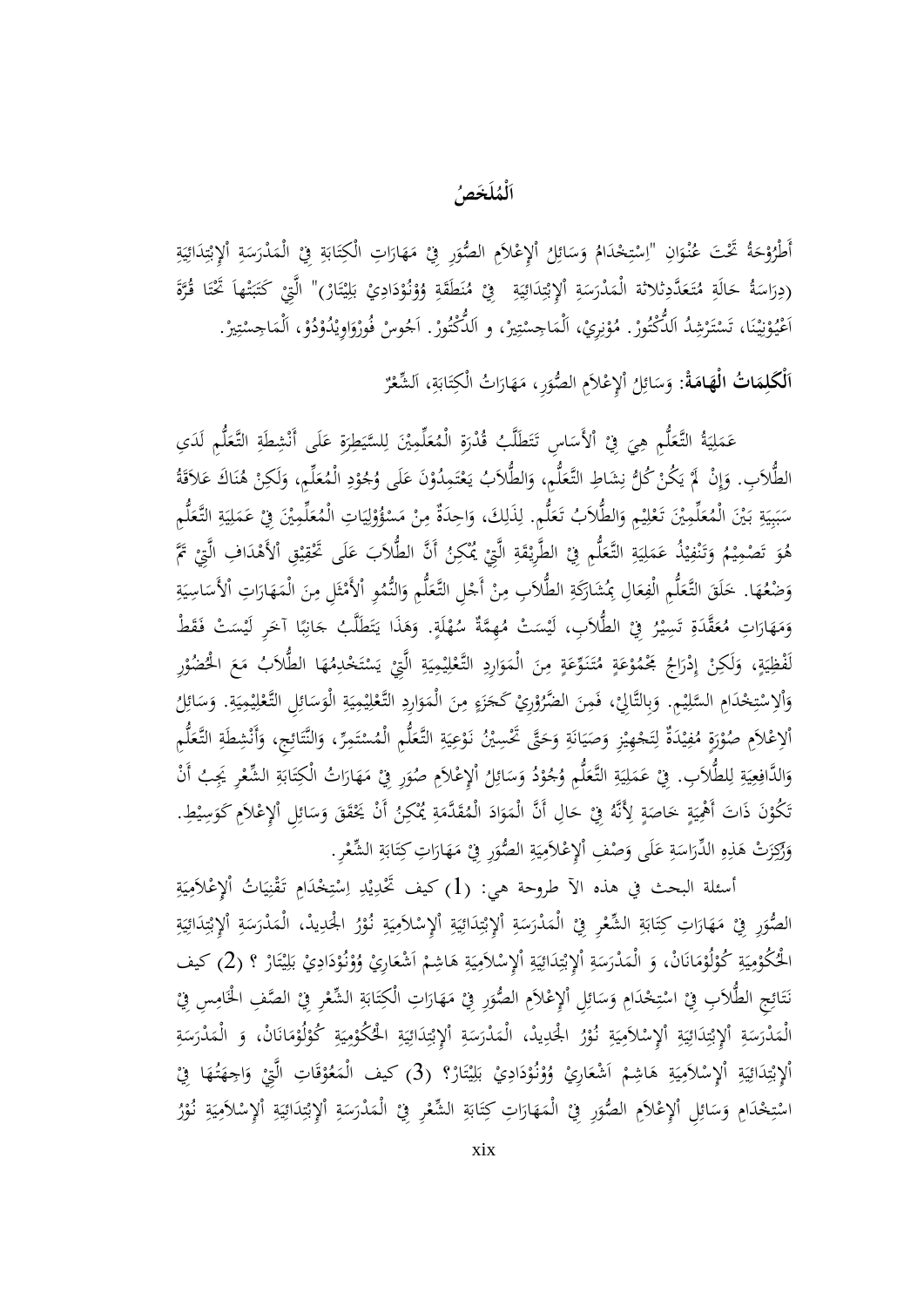.<br>أ الجُدِيدْ، الْمَدْرَسَةِ أَلإِبْتِدَائِيَةِ الحُكُوْمِيَةِ كُوْلُوْمَانَانْ، وَ الْمَدْرَسَةِ ألإِبْتِدَائِيَةِ ألإِسْلاَمِيَةِ هَاشِمْ اَشْعَارِيْ  $\ddot{\phantom{0}}$  $\ddot{a}$ í ي ر<br>ئي  $\overline{a}$  $\ddot{ }$ ت ì ľ ا  $\ddot{\epsilon}$  $\overline{a}$ ر<br>ا  $\overline{a}$  $\ddot{a}$ i ي À  $\overline{\phantom{a}}$ j  $\overline{\phantom{a}}$ ر ر ر ä Ŕ ي ر<br>ئ  $\overline{a}$ 2 ت į  $\overline{a}$ ا ä  $\ddot{\phantom{0}}$ ر<br>ا  $\overline{ }$ ä  $\ddot{\phantom{0}}$ ي À  $\overline{\phantom{a}}$ ا a  $\mathsf{r}$ ĺ Ĵ ا  $\zeta$ ۇۋنۇدَادِيْ بَلِيْتَارْ <mark>؟</mark> Ì  $\mathbf{r}$  $\overline{\phantom{a}}$ با<br>أ ب J İ ي Ï ت  $\overline{\phantom{a}}$ 

ر وَتَهْدَفُ هَذِهِ الدِّرَاسَةِ إِلَى(1) تَحْدِيْدِ اِسْتِخْدَامِ تَقْنِيَاتُ اْلإِعْلاَمِيَةِ الصُّوَرِ فِيْ مَهَارَاتِ كِتَابَةِ  $\epsilon$ ۹  $\ddot{\phantom{0}}$  $\ddot{\phantom{0}}$ Ľ  $\ddot{\phantom{0}}$  $\ddot{c}$  $\overline{a}$ İ ي  $\ddot{\phantom{0}}$  $\overline{1}$ ا  $\ddot{\phantom{0}}$ 2 ت ن<br>ا ï :<br>نفر  $\ddot{\cdot}$ À  $\ddot{\cdot}$ ي ر  $\zeta$  $\overline{\phantom{a}}$  $\triangleleft$ را<br>ا ت با <u>تة</u> الشِّعْرِ فِيْ الْمَدْرَسَةِ اْلإِبْتِدَائِيَةِ اْلإِسْلاَمِيَةِ نُوْرُ الْجَدِيدْ، الْمَدْرَسَةِ اْلإِبْتِدَائِيَةِ الْحُكْوْمِيَةِ كُوْلُوْمَانَانْ، وَ<br>الشِّعْرِ فِيْ الْمَدْرَسَةِ اْلإِبْتِدَائِيَةِ اْلإِسْلاَمِيَةِ نُو ,  $\zeta$ ä í ي ر<br>ئې  $\overline{\phantom{a}}$ : ت  $\ddot{ }$ ľ ا <u>تة</u>  $\ddot{\phantom{0}}$  $\ddot{\phantom{0}}$  $\overline{\phantom{a}}$  $\ddot{a}$  $\ddot{\phantom{0}}$ ي À ĺ ا  $\ddot{\phantom{0}}$ .<br>أ  $\overline{a}$  $\ddot{a}$  $\ddot{\phantom{0}}$ ي ر<br>ئې  $\overline{\phantom{a}}$  $\ddot{z}$ ت ì ľ ا ä  $\ddot{\phantom{0}}$ ر<br>ا  $\overline{a}$ <u>تة</u> í ي ِ<br>م ۯ .<br>. .<br>. ۯ  $\ddot{\phantom{0}}$ ۯ  $\ddot{\epsilon}$ الْمَدْرَسَةِ اْلإِبْتِدَائِيَةِ اْلإِسْلاَمِيَةِ هَاشِمْ اَشْعَارِيْ وُوْنُوْدَادِيْ بَلِيْتَارْ،(2) لِمَعْرِفَةِ نَتَائِجِ الطُّلاَبِ فِيْ يا<br>ا ي ر<br>نبه  $\overline{\phantom{a}}$ 2 ت į ĺ ا  $\ddot{a}$  $\overline{a}$  $\ddot{\phantom{0}}$  $\overline{a}$  $\ddot{a}$ ì ي À ľ ا Å ſ  $\ddot{\phantom{0}}$  $\ddot{ }$ ر  $\mathbf{r}$ ĺ ʻ ا با<br>أ ب J İ ي Ï ت  $\overline{\phantom{a}}$ J ل  $\overline{ }$ <u>تة</u>  $\ddot{\phantom{0}}$ ت  $\overline{a}$ اسْتِخْدَامِ وَسَائِلِ اْلإِعْلاَمِ الصُّوَرِ فِيْ مَهَارَاتِ الْكِتَابَةِ الشُّعْرِ فِيْ الصَّفِ الْخَامِسِ فِيْ الْمَدْرَسَةِ اْلإِبْتِدَائِيَةِ 2 ت ر  $\overline{a}$ ر  $\zeta$  $\overline{\phantom{a}}$  $\epsilon$ زا  $\leq$ Ï ʻ  $\zeta$  $\zeta$ ä i ي ر<br>ئ  $\overline{\phantom{a}}$  $\ddot{z}$ ت  $\ddot{ }$  $\overline{\phantom{a}}$ ا <u>تة</u>  $\ddot{\phantom{0}}$ ر<br>ا  $\overline{ }$  $\ddot{c}$ لإِسْلاَمِيَةِ نُوْرُ الْجَدِيدْ، الْمَدْرَسَةِ اْلإِبْتِدَائِيَةِ الْحُكُوْمِيَةِ كُوْلُوْمَانَانْ، وَ الْمَدْرَسَةِ اْلإِبْتِدَائِيَةِ اْلإِسْلاَمِيَةِ i ي À ľ ا  $\mathbf{r}$ Í  $\overline{a}$  $\ddot{c}$ í ي ر<br>با  $\overline{\phantom{a}}$ 3 ت į ľ ا  $\ddot{c}$  $\ddot{\phantom{0}}$ ر<br>ا  $\overline{\phantom{a}}$ ä  $\ddot{\phantom{0}}$ ي À ʻ j  $\overline{\phantom{a}}$ ؛ ر ر .<br>4  $\ddot{\phantom{0}}$ ي ر<br>با  $\overline{\phantom{a}}$  $\ddot{z}$ ت  $\ddot{ }$  $\overline{a}$ ا <u>تة</u>  $\ddot{\phantom{0}}$ ر<br>ا  $\overline{ }$ <u>تة</u>  $\ddot{\cdot}$ ي À  $\overline{\phantom{a}}$ ا ۹ هَاشِمْ اَشْعَارِيْ وُوْنُوْدَادِيْ بَلِيْتَارْ.(3) لِمَعْرِفَةِ الْمَعُوْقَاتِ الَّتِيْ وَاحِهَتُهَا فِيْ اسْتِحْدَامِ وَسَائِلِ اْلإِعْلاَمِ  $\mathfrak{g}$  $\ddot{\phantom{0}}$  $\ddot{ }$ ؛ ʻ  $\ddot{\phantom{0}}$ ʻ ا با<br>أ ب J İ ي Ï ت  $\overline{\phantom{a}}$ J ل  $\overline{a}$ ä  $\overline{a}$ ۯ ن<br>ف  $\ddot{\phantom{0}}$ ر  $\epsilon$  $\epsilon$  $\zeta$  $\ddot{\phantom{0}}$ 3 ت ۯ  $\ddot{\phantom{0}}$ الصُّوَرِ فِيْ الْمَهَارَاتِ كِتَابَةِ الشَّعْرِ فِيْ الْمَدْرَسَةِ ٱلإِبْتِدَائِيَةِ ٱلإِسْلاَمِيَةِ نُوْرُ الْحَدِيدْ، الْمَدْرَسَةِ ٱلإِبْتِدَائِيَةِ ر  $\zeta$  $\ddot{\phantom{0}}$  $\triangleleft$ زا ا ت با<br>أ ,  $\zeta$ ä í ي ر<br>ئې  $\overline{a}$ 2 ت ì  $\overline{a}$ ا  $\ddot{a}$  $\overline{a}$  $\overline{\phantom{a}}$  $\overline{\phantom{a}}$ ä  $\ddot{\phantom{0}}$ ي À  $\overline{ }$ ا ۯ .<br>أ  $\overline{a}$ <u>تة</u> í ي ر<br>ئي  $\overline{\phantom{a}}$ 3 ت <u>با</u>  $\overline{\phantom{a}}$ اً ä  $\ddot{\phantom{0}}$ ر<br>ا  $\overline{ }$  $\ddot{a}$ الْحُكُوْمِيَةِ كُوْلُوْمَانَانْ، وَ الْمَدْرَسَةِ اْلإِبْتِدَائِيَةِ اْلإِسْلاَمِيَةِ هَاشِمْ اَشْعَارِيْ وُوْنُوْدَادِيْ بَلِيْتَارْ. í ي À ؛ j ŕ  $\overline{\phantom{a}}$ ؛ ʻ ä í ي ر<br>ئې  $\overline{a}$ 2 ت į ľ ا  $\ddot{a}$  $\ddot{\phantom{0}}$  $\overline{\phantom{a}}$  $\overline{\phantom{a}}$ <u>تة</u> í ي À ľ ا ۹  $\mathsf{r}$  $\ddot{\phantom{0}}$  $\ddot{ }$ ۯ ʻ  $\ddot{\cdot}$ ʻ ا با<br>. ب J İ ي  $\ddot{\phantom{0}}$ ت  $\overline{\phantom{a}}$ 

 $\overline{\phantom{a}}$ ا  $\overline{a}$ سْتِخْدَمَتُ هَذِهِ الدِّرَاسَةِ الْمَنْهَجِ الْوَصْفِيْ النَّوْعِيْ لِنَوْعِ مُتَعَدِّدَةِ الْقَضِيَةِ. وَكَانَتْ<br>\* 2 ت ر<br>،  $\overline{a}$  $\ddot{\phantom{0}}$ را<br>ا  $\ddot{\phantom{0}}$  $\ddot{a}$  $\overline{a}$  $\triangleleft$ ر .<br>بم  $\ddot{\phantom{0}}$ ֘֒  $\ddot{\cdot}$ ڶ ل  $\ddot{ }$ ر ï ʻ  $\ddot{ }$  $\ddot{\circ}$ Ä  $\ddot{\cdot}$ ي <u>تة</u> ڔ الْمَوْضُوْعَاتِ الطُّلاَبِ الصَّفِ الخَّامِسِ فِيْ الْمَدْرَسَةِ اْلإِبْتِدَائِيَةِ اْلإِسْلاَمِيَةِ نُوْرُ الْحَدِيدْ، الْمَدْرَسَةِ  $\overline{\phantom{a}}$ ؛ ʻ  $\zeta$ ä í ي ر<br>با  $\overline{\phantom{a}}$ j ت  $\ddot{ }$  $\overline{a}$ ا  $\ddot{a}$  $\overline{a}$  $\overline{\phantom{a}}$  $\overline{\phantom{a}}$ .<br>4 i ي À  $\overline{\phantom{a}}$ ا ʻ Í  $\overline{a}$ <u>تة</u>  $\ddot{\phantom{0}}$ ر<br>ا  $\overline{\phantom{a}}$  $\overline{\phantom{a}}$ لإِبْتِدَائِيَةِ الْحُكْوْمِيَةِ كُوْلُوْمَانَانْ، وَ الْمَدْرَسَةِ اْلإِبْتِدَائِيَةِ اْلإِسْلاَمِيَةِ هَاشِمْ اَشْعَارِيْ وُوْنُوْدَادِيْ بَلِيْتَارْ. : ت  $\ddot{ }$ l ا  $\ddot{\epsilon}$ یا<br>: ي ر<br>نبه  $\ddot{a}$ í ي  $\overline{\phantom{a}}$ ؛ j  $\overline{\phantom{a}}$ ۯ ؛ ر  $\ddot{a}$  $\ddot{\phantom{0}}$ ي ر<br>ئي  $\overline{\phantom{a}}$  $\ddot{ }$ ت ì  $\overline{a}$ ا <u>تة</u>  $\ddot{\phantom{0}}$ ز  $\overline{a}$ <u>تة</u> í ي À ĺ ا ۹  $\mathsf{r}$  $\ddot{\cdot}$  $\ddot{ }$ ر ʻ  $\ddot{\cdot}$ Ĵ ا ب<br>أ ب J  $\ddot{ }$ ي Ï ت ì ì وَتَأَلَّفَتُ مَصَدِرِ الْبَيَانَاتُ مِنَ الْمُخْبِرْينَ، وَالْمُشَارَكِيْنَ، وَالْمَوَاقِعِ، وَالْوَثَائِقِ. تَقْنِيَاتُ جَمْعُ الْبَيَانَاتِ عَنْ اٌ .<br>عم  $\overline{a}$  $\ddot{\phantom{0}}$ ي j À  $\ddot{\phantom{0}}$ ي  $\ddot{\phantom{0}}$ ر ر<br>ا ر  $\overline{a}$ ر j ر ر ر<br>ئىل ت<br>ا  $\ddot{.}$ :<br>نور  $\ddot{\phantom{0}}$  $\ddot{\cdot}$  $\ddot{\cdot}$ ي .<br>. ś  $\ddot{ }$ طَرِيْقِ الْمُلاَحَظَةِ وَالْمُقَابَلاَتِ الْمُتَعَمِّقَةِ، وَالتَّوْثِيْقِ. تَحْلِيْلُ الْبَيَانَاتِ فِي الْجَيَانَاتِ فِي حَالَةِ<br>مَالِيْقِ الْمُلاَحَظَةِ وَالْمُقَابَلاَتِ الْمُتَعَمِّقَةِ، وَالتَّوْثِيْقِ. تَحْلِيْلُ ا <sup>.</sup>  $\ddot{\epsilon}$ ؛ با ʻ  $\ddot{a}$ ر ر į ثة ما∵  $\ddot{\phantom{0}}$ J  $\ddot{\phantom{0}}$ ي  $\ddot{\cdot}$ í ي .<br>ا .<br>ب ب  $\ddot{\phantom{0}}$ 2 ت j  $\ddot{\phantom{0}}$  $\ddot{\cdot}$  $\ddot{\cdot}$ ي .<br>.  $\zeta$ Î ä ʻ وَعَبَّرِ حَالَةِ تَحْلِيْلِ الْبَيَانَاتِ. أَتْْنَاءُ التَّحْقِقُ مِنْ صِحَّةِ الْبَيَانَاتِ بِاسْتِخْدَامِ أَقْرَاغِهْمْ التَّرْكِيْزِ، تَثْلِيْتُ ر<br>د  $\overline{\phantom{a}}$ 2 J  $\ddot{\cdot}$  $\ddot{\cdot}$ i ي į  $\ddot{ }$ ن <sup>2</sup> .<br>م , j ä  $\ddot{\cdot}$ í ي .<br>. با ب  $\ddot{\phantom{0}}$ 2 ت  $\ddot{\phantom{0}}$ ة<br>أ را<br>ا ſ ì ن<br>ا ث J  $\ddot{\phantom{0}}$ الْبَيَانَاتِ، وَالتَّتْلِيْثُ مِنْ مَصَادِرِ الْبَيَانَاتِ.  $\ddot{\cdot}$ ì ʻ ث J í , ĺ  $\overline{\phantom{a}}$ ì  $\frac{1}{2}$ í ي .<br>نا

 $\overline{\phantom{0}}$ مِنْ هَذِهِ النَّتَائِجِ، خَلَصَ الْبَاحِثُوْنَ إِلَى أَنْ (1) اِسْتِخْدَامَ التَّنْفِيْذُ التَّقْنِيْ وَسَائِلُ ألإِعْلاَمِ  $\ddot{\phantom{0}}$  $\overline{a}$  $\overline{c}$ i ت <sup>2</sup>  $\ddot{\cdot}$ ب ʻ إ  $\overline{\phantom{a}}$  $\ddot{\phantom{0}}$  $\ddot{z}$ ت مُ  $\ddot{ }$ ن ز í Ä  $\ddot{\phantom{0}}$ ڔ  $\ddot{\phantom{0}}$ ئا  $\overline{\phantom{a}}$ لِلصُّوَرِ فِيْ مَهَارَاتِ الْكِتَابَةِ الشَّعْرِ فِيْ الصَّفِ الْخَامِسِ فِيْ الْمَدْرَسَةِ أَلإِبْتِدَائِيَةِ ألإِسْلاَمِيَةِ نُوْرُ الْحَدِيدْ،<br>. ì  $\zeta$ ŕ  $\epsilon$ زا  $\leq$ Ï ,  $\zeta$  $\zeta$ ä  $\ddot{\phantom{0}}$ ي ر<br>ن  $\overline{\phantom{a}}$ 2 ت ì  $\overline{a}$ ا ä  $\ddot{\phantom{0}}$ ر<br>ا  $\overline{ }$ <u>تة</u> í ي ِ<br>م  $\overline{a}$ ا ۯ .<br>أ  $\overline{a}$  $\ddot{a}$ الْمَدْرَسَةِ اْلإِنْتِدَائِيَةِ الْحُكْوْمِيَةِ كُوْلُوْمَانَانْ، وَ الْمَدْرَسَةِ اْلإِنْتِدَائِيَةِ اْلإِسْلاَمِيَةِ هَاشِمْ اَشْعَارِيْ وُوْنُوْدَادِيْ.<br>الْمَدْرَسَةِ الإِنْتِدَائِيَةِ الْحُكْوْمِيَةِ كُوْلُوْمَانَانْ، i ي ر<br>ئي  $\overline{\phantom{a}}$ <u>:</u> ت į ĺ ا  $\ddot{a}$  $\overline{a}$  $\ddot{\phantom{0}}$  $\overline{\phantom{a}}$  $\ddot{a}$ í ي À ؛ j ŕ  $\overline{\phantom{a}}$ ؛ ر 2 ت ì  $\overline{\phantom{a}}$ ا  $\ddot{a}$  $\ddot{\phantom{0}}$ ر<br>ا  $\overline{a}$  $\ddot{a}$ ì ي ر<br>ئا  $\overline{\phantom{a}}$ ä  $\ddot{\cdot}$ ي  $\overline{\phantom{a}}$  $\overline{ }$ ا A î  $\ddot{\cdot}$  $\ddot{ }$ ر ʻ İ , ا  $\frac{1}{2}$ اَلْمَوَادِ الَّتِيْ يَصْعَبُ/جُمَّرَدَةِ دَائِمًا اِسْتِحْدَامُ وَسِيْلَةُ لِلتَّعَلُّمِ وَالْمَمَارِسَةِ لِمَزِيْدِ مِنَ الْبِسَاطَةِ، وَمُعَظَّمِ  $\overline{\phantom{a}}$ ر  $\frac{1}{2}$  $\ddot{\phantom{0}}$ ì ي , J  $\ddot{ }$  $\ddot{c}$  $\ddot{ }$  $\frac{1}{2}$  $\ddot{\phantom{0}}$  $\ddot{ }$ ت ر ل ʻ ؛  $\overline{\phantom{a}}$  $\overline{\phantom{a}}$  $\overline{a}$  $\ddot{a}$ ڔ ل  $\overline{\phantom{a}}$ į ي  $\overline{a}$ À  $\ddot{\phantom{0}}$  $\ddot{\cdot}$  $\ddot{\phantom{0}}$ <u>تة</u> ۯ , ʻ وَسَائِلِ اْلِإِعْلاَمِ وَسَائِلِ اْلِاعْلاَمِ صُوْرَةٍ، وَاْلاَّشْيَاءِ الْمُبَاشَرَةِ وَأَعْمَالِ الْمُتَعَلِّمِينَ، لِتَشْكِيْلِ التَّعَلُّمِ مَثِيْرَةِ  $\overline{a}$ ر  $\overline{a}$ زا ر  $\ddot{\cdot}$ ي .<br>S  $\ddot{\cdot}$ را<br>ا ر  $\overline{\phantom{a}}$ ʻ  $\ddot{\phantom{0}}$ Ï ,  $\overline{\phantom{a}}$  $\ddot{z}$ ث  $\ddot{\phantom{0}}$ ر<br>ا J لِلِاهْتِمَامِ تَدْعُوِ الطُّلاَبِ إِلَى الْمَكْتَبَةِ، اَلْبَيْئَةُ الْمَدْرَسِيَةِ، إِلَى الْهَوَاءِ الطَّلْقِ، مِثْلُ حُقْوْلِ اْلأَرِ۞رَز ć 2 ت  $\overline{\phantom{a}}$ ن<br>ا ت  $\frac{1}{2}$ ت  $\ddot{\cdot}$ ب  $\ddot{a}$  $\ddot{\cdot}$ İ ي ئم ئ  $\overline{ }$ ز ي ä  $\ddot{\ }$ ʻ  $\overline{\mathbf{z}}$  $\overline{a}$ ث  $\overline{a}$ Ĵ ֘֒ Í وَاْلأَنْهَارِ وَاْلأَرْضِ. اَلتَّقْنِيَاتُ الْمُسْتَخْدَمَةِ الْمُحَاضَرَاتِ وَسَائِلُ اْلإِعْلاَمِ وَالصُّوَرِ، وَلَكِنَّهَا تَدْعُوْ<br>مَدَدَ فَالْمُسْتَمَّامِ السَّقْنِيَاتُ الْمُسْتَخْدَمَةِ الْمُحَاضَرَاتِ وَسَائِلُ ا  $\epsilon$ ʻ  $\overline{\phantom{a}}$  $\frac{1}{2}$ ļ ن Ĭ  $\ddot{\phantom{0}}$  $\ddot{a}$  $\overline{\phantom{a}}$ ا ر  $\overline{a}$ ل<br>أما  $\overline{a}$ ۯ ر ر  $\leq$ ۯ الأَطْفَالُ لِمُرَاقَبَةِ الصُّوَرِ الَّتِيْ كَانَتْ فِيْ الْبَيْئَةِ الْمَدْرَسِيَةِ. (2) نَتَائِجُ الطُّلاَبِ فِيْ اِسْتِخْدَامِ وَسَائِلِ J ل را j ب ì  $\ddot{\phantom{0}}$  $\ddot{\cdot}$ İ ئ ä  $\overline{a}$  $\overline{\phantom{a}}$ ي Ï ت ر<br>ئا  $\overline{1}$ ا  $\ddot{\phantom{0}}$  $\ddot{z}$ ت ۯ  $\ddot{\phantom{0}}$